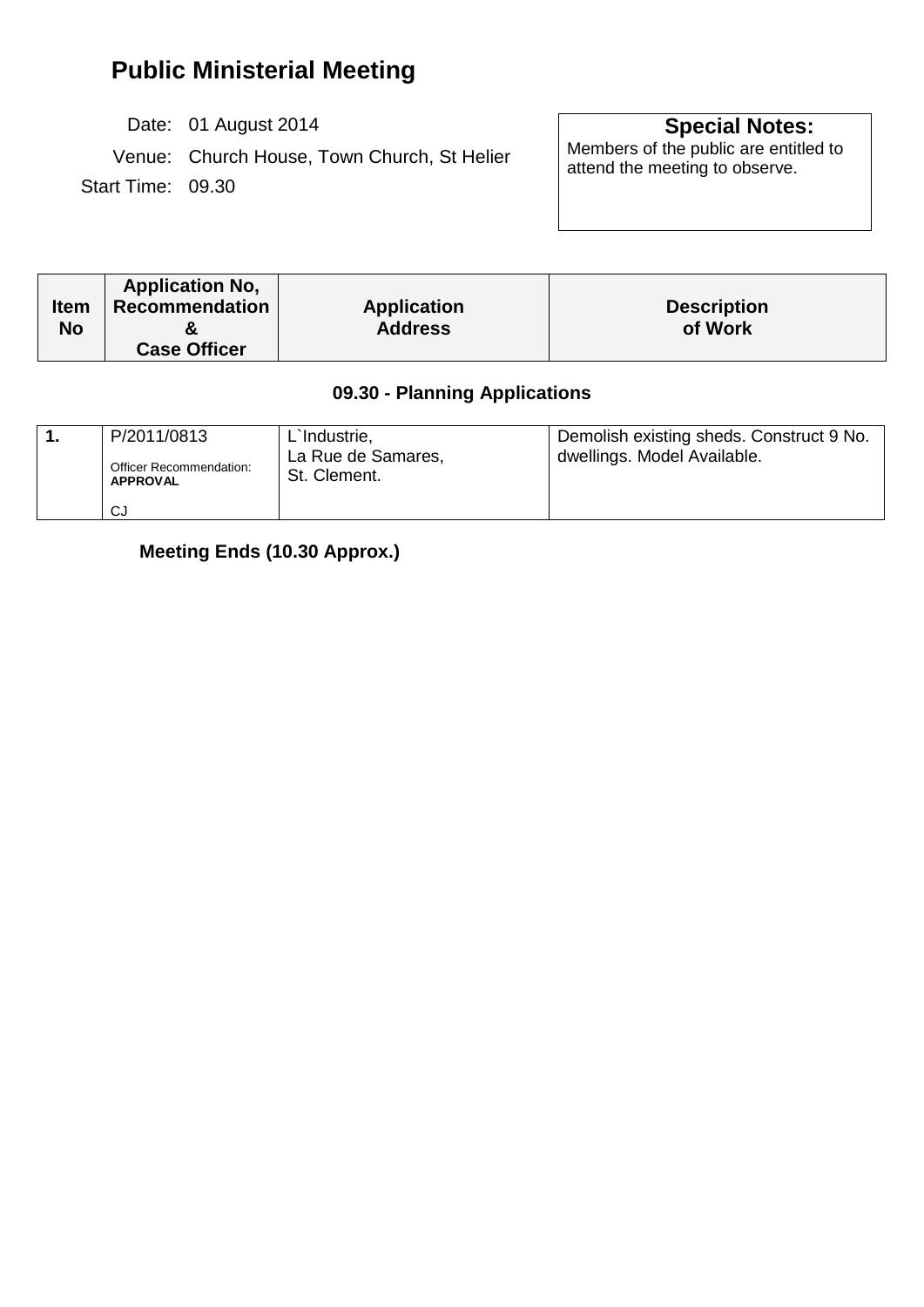#### **Department of the Environment Planning and Building Services** South Hill St Helier, Jersey, JE2 4US Tel: +44 (0)1534 445508 Fax: +44 (0)1534 445528

## **Department of the Environment Report for Ministerial Meeting**

**This application was deferred at a Ministerial Meeting on 6th September 2013 for a period of 6 months to enable further information to be submitted by the applicant to address the Supplementary Planning Guidance on the Protection of Employment Land.** 

| 1. Application<br><b>Number</b>  | P/2011/0813                                                                                                                                                                                                                                                            |  |
|----------------------------------|------------------------------------------------------------------------------------------------------------------------------------------------------------------------------------------------------------------------------------------------------------------------|--|
| 2. Site Address                  | L'Industrie, La Rue de Samares, St. Clement.                                                                                                                                                                                                                           |  |
| 3. Applicant                     | Mr N Vibert                                                                                                                                                                                                                                                            |  |
| 4. Description                   | Demolish existing sheds. Construct 9 No. dwellings. Model<br>Available.                                                                                                                                                                                                |  |
| 5. Type                          | <b>Major Application</b>                                                                                                                                                                                                                                               |  |
| <b>6. Date Validated</b>         | 14/06/2011                                                                                                                                                                                                                                                             |  |
| 7. Zones &<br><b>Constraints</b> | <b>Built-Up Area</b><br>Green Zone<br>Eastern Cycle Route Corridor                                                                                                                                                                                                     |  |
| <b>Summary</b>                   | The application has been with the Department for some<br>considerable time and it is only within the last 6 months that a<br>robust marketing has been undertaken to demonstrate that the<br>existing sheds on the site are no longer viable for an employment<br>use. |  |

Now that this exercise has been successfully undertaken, the site is within the Built-up Area and having regard to all relevant planning considerations, the Department believes that the level of development proposed, and the siting of the various buildings, is not unreasonable given the location and zoning of the site and the need to ensure that the Built Up Area is developed efficiently and to its highest reasonable density.

**Department Recommendation** APPROVE, subject to conditions and the successful completion of a Planning Obligation Agreement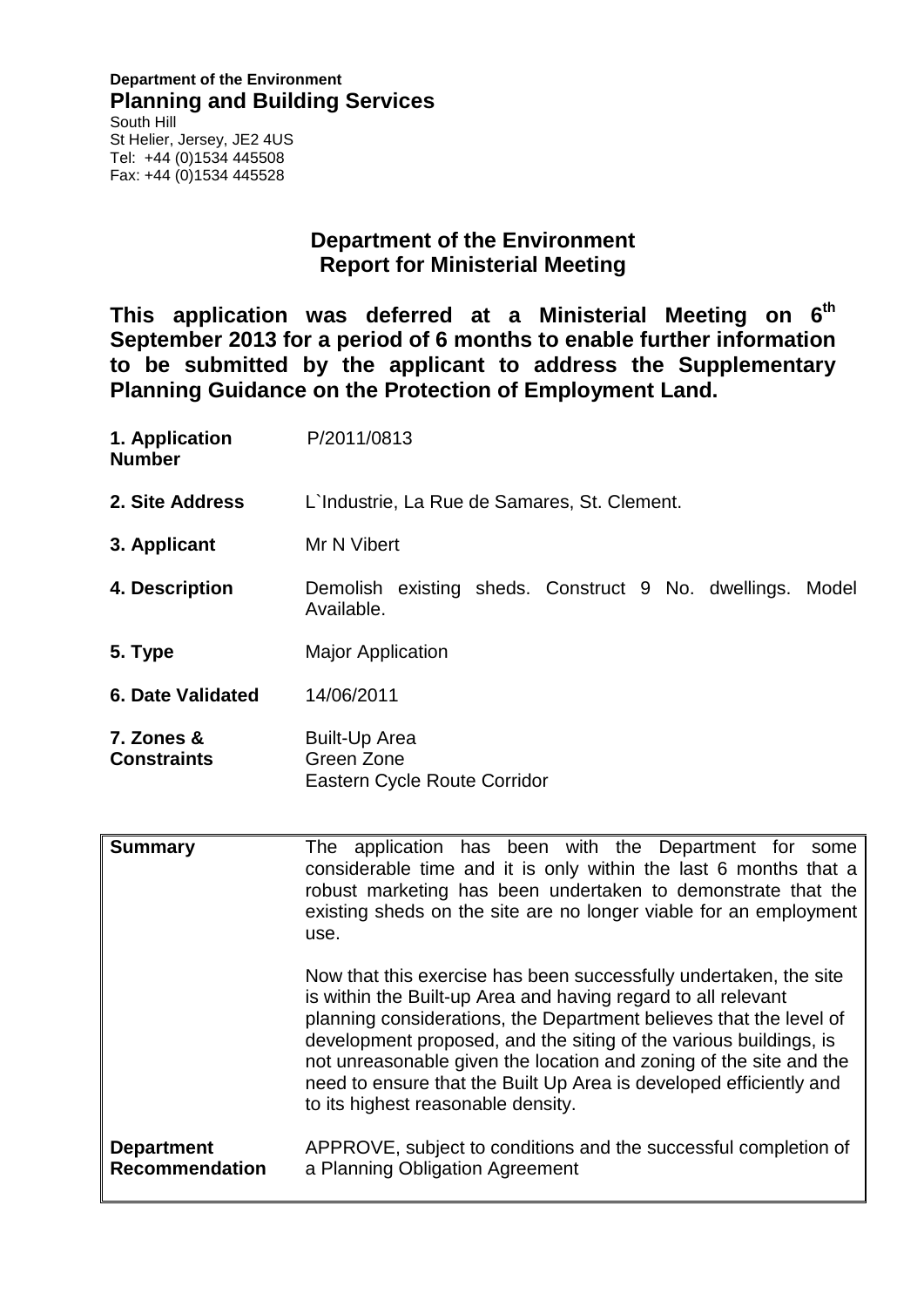- **8. Site Description & Existing Use** Existing rendered and steel clad sheds previously used for storage purposes and now empty.
- **9. Proposed Development** Demolition of existing sheds and the construct 9 No. dwellings comprising 6no. 3 bed units and 3no. 4 bed units. The erection of new electricity sub-station and the formation of a new vehicular access through site to serve agricultural field to the east of the site.
- **10. Relevant Planning History** The application has been with the Department since June 2011. and was originally due for determination at the Planning Applications Panel in October 2011 but was deferred at the request of the applicant in order to submit a case to justify the loss of employment land; to enable further consideration to be given to the 2002 and 2011 Island Plan boundaries and to discuss the issues of design etc.

The application was subsequently considered by the Planning Applications Panel on 21<sup>st</sup> June 2012, where members indicated that they wished to approve the application contrary to officer recommendation.

As a consequence, the application was 'called-in' by the Minister and subsequently considered at a Ministerial Meeting on 4<sup>th</sup> September 2012 where it was again deferred to enable further information to be submitted by the applicant to address the Supplementary Planning Guidance (SPG) on the Protection of Employment Land and in particular possible alternative employment uses for the site.

Finally, the application was deferred for a third time at a Ministerial Meeting on  $6<sup>th</sup>$  September 2013 for a period of 6 months so that the applicant could finally address the requirements of the SPG by undertaking a robust marketing strategy.

**2011** – PA/2011/0091 – Demolish existing packing sheds. Construct 11no. dwellings. Negative pre-application advice given as part of the site was indicated to be within the Green Zone in the emerging 2011 Island Plan.

**2011** - P/2011/0079 - Change of use of existing shed into 4 No. separate storage units. Approved 9.6.11 for temporary period of three years.

**2009** – P/2009/1760 – Change of use from agricultural store to sport and leisure facility. Approved. 17.6.10

**2007** – P/2007/0090 – Renewal of permit P/2002/3137 for the change of use from agricultural packing and storage shed to commercial. Approved 25.4.07.

**2004 –** SP/2004/2565 – Construct one storey extension to north of existing storage/warehouse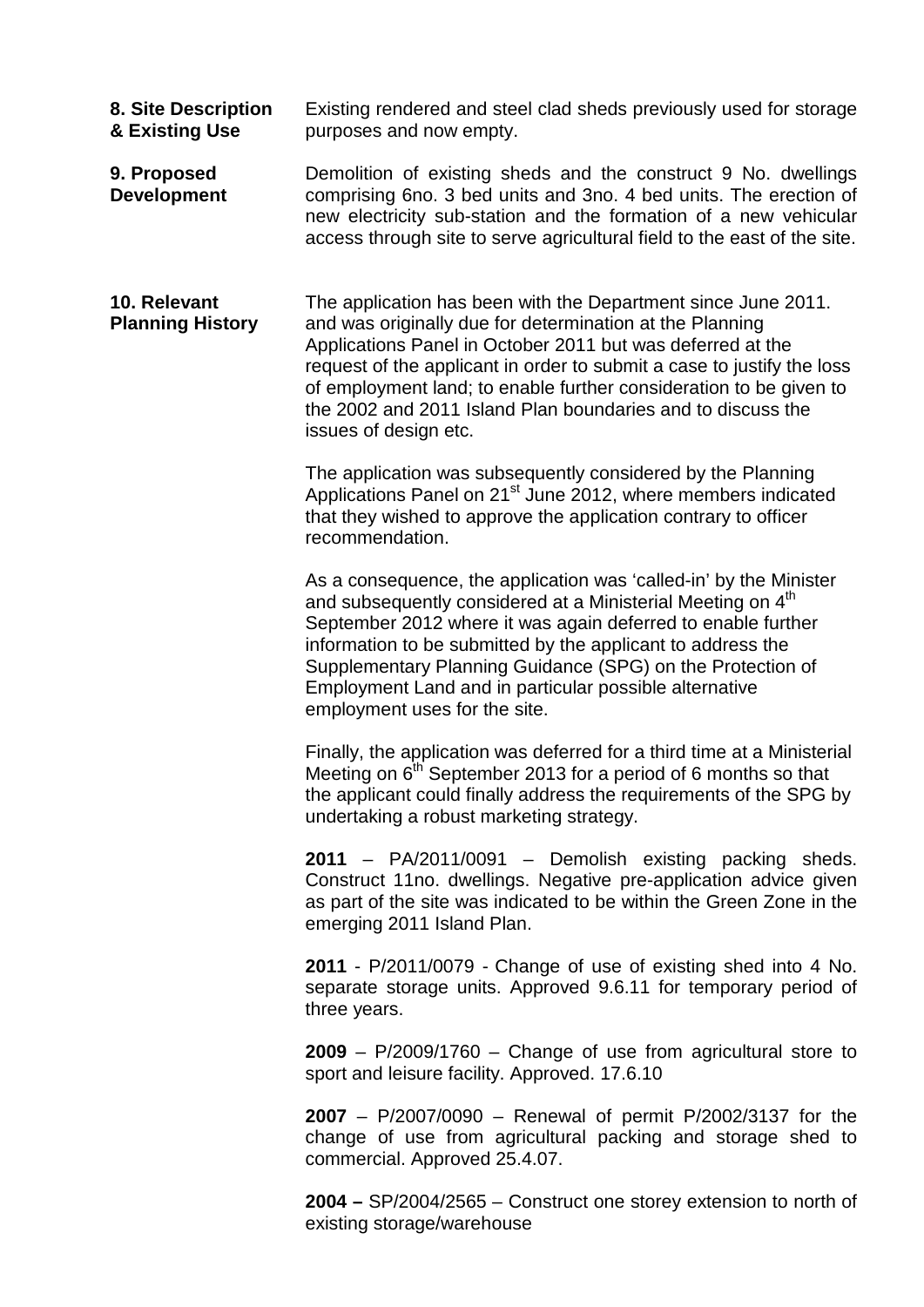**2004** – P/2004/2279 – Demolition of glasshouse and construction of 9no. 3 bedroom and 1no. 2 bedroom houses. Approved. 14.1.05. (North of L'industrie and now constructed).

**2004** – P/2004/0901 – Sub-division of storage shed to two separate occupancies and blocking up of 5no. internal windows and 2no. internal doors. Approved 29.6.04

**2004** – P/2004/0874 – Demolition of glasshouse and construction of residential development. Refused. 15.10.04. (North of L'Industrie)

1. Form and scale of development not in keeping with the existing character and pattern of development in the area.

**2002** – P/2002/3137 – Change of use from agricultural packing and storage to commercial. Approved. 14.1.04

Principle of sub-division of building into 4no. commercial units accepted by Sub-Committee.

**2000** – 802 – Demolish greenhouse and erect polytunnels. Approved 28.9.00

**1995 -** 802 – Erect 6no. portacabins for farm workers. Approved. 10.10.95

**1995** – 802 – Construct loading bay. Approved. 24.3.85

**1988** – 802 – Replacement glasshouses. Approved. 27.1.88

**1985** – 802 –Packing Shed. Approved. 25.4.85

**1984** – 802 – Construct 2no. glasshouses. Approved. 27.6.84

**1980** – 802 – Lean to extension to existing agricultural packing shed to form machinery store. Approved. 26.6.80.

**1973** – 802 – Conversion of 1<sup>st</sup> floor of outbuilding to provide 2 staff flats and farm workers accommodation. Approved 16.2.74

**1968** – 802 – Construction of greenhouse. Approved. 4.8.68

**11. Consultations Parish** in its letter dated 9.7.11 states "The Roads Committee has a serious concern relating exclusively to the disposal of surface water. The stream referred to in the application discharges into Rue de Samares and then into drainage ditches on the opposite side of the road. These ditches are in private ownership and are not properly maintained despite requests from the Parish. As a result, significant flooding occurs in Rue de Samares during periods of rain and should the proposed development occur and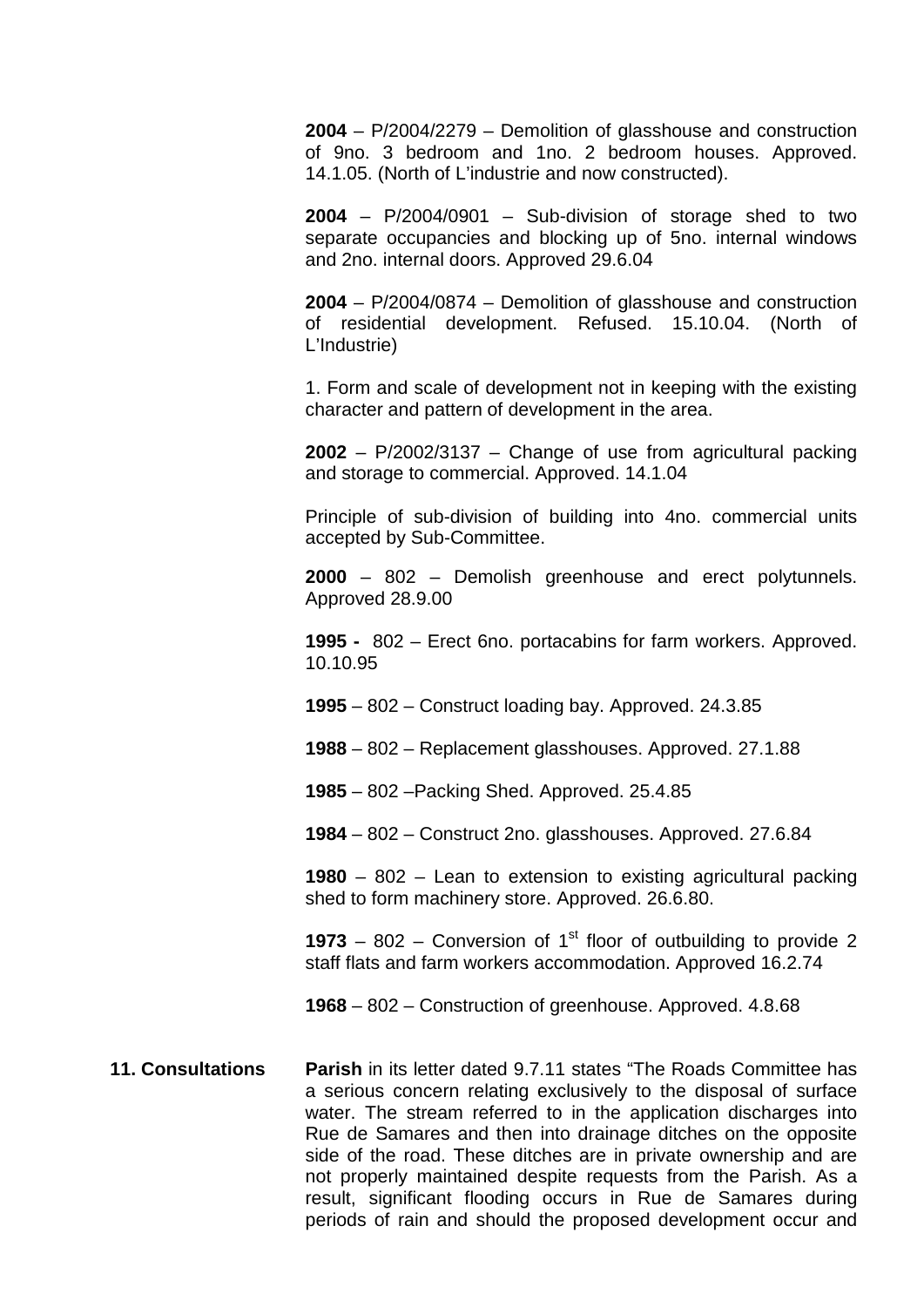the stream continues on its present course, this flooding will become more frequent and more intense. It is essential therefore that if The Minister is minded to approve the application, that an alternative and effective method of disposal of the surface water is found."

**Drainage section of TTS** in its letter dated 22.6.11 states "There is a public foul sewer available in La Rue de Samares that has the capacity for the proposal. There is no public surface water sewer available as indicated on the application form and it is noted from the Ross Gower drawing 4173/01, that hard paved areas will utilise permeable paving which is highly recommended in reducing the run-off from the site. We also note that run-off from the dwellings and some road gullies will discharge to the private stream/culvert on the southern boundary. This already drains fields to the east and also Clos des Serres to the north but the full extent of the drained areas is not known. This private stream crosses under Rue de Samares and into a private surface water that drains the parish road and then crosses the parish road to flood on high levels of rainfall. Although the proposed development will be a reduction in the amount of surface water run-off reaching this system, it is recommended that the developer of this site works with the Parish and owners of Sefton Close to alleviate the flooding problem on Rue de Samares.

**Health Protection Team of H&SS** in its letter dated 23.6.11 states "The Department has no requirements or conditions to make and no objections to the proposal."

**Land Controls and Agricultural Development Section of DoE** in its letter dated 22.6.11 states "As there is a known requirement for agricultural sheds the normal protocol of advertising should be followed. If there is no agricultural interest after this process, there would be no objection."

**Natural Environment Section of DoE** in its letter dated 1.7.11 states "Whilst there is no evidence at present that there are bats on site, the applicant should be aware of the risk of contravening the terms of the Wildlife Law."

**Environmental Protection Section of DoE** in its letter dated 15.7.11 states "Any asbestos identified on site should be dealt with in accordance with the provisions of the Waste Management (Jersey) Law 2005. The applicant/developer should ensure the oil tank is decommissioned in an appropriate manner so as not to cause any risk to the wider environment of spillages or soil contamination."

**Applicant's Drainage Engineers** in their letter dated 28.7.11 states The existing site results in a discharge of rainwater to the brook along the southern end of the site of 30.4 l/s. The proposed development will result in a discharge to the brook of 24.7 l/s, some 19% less than existing."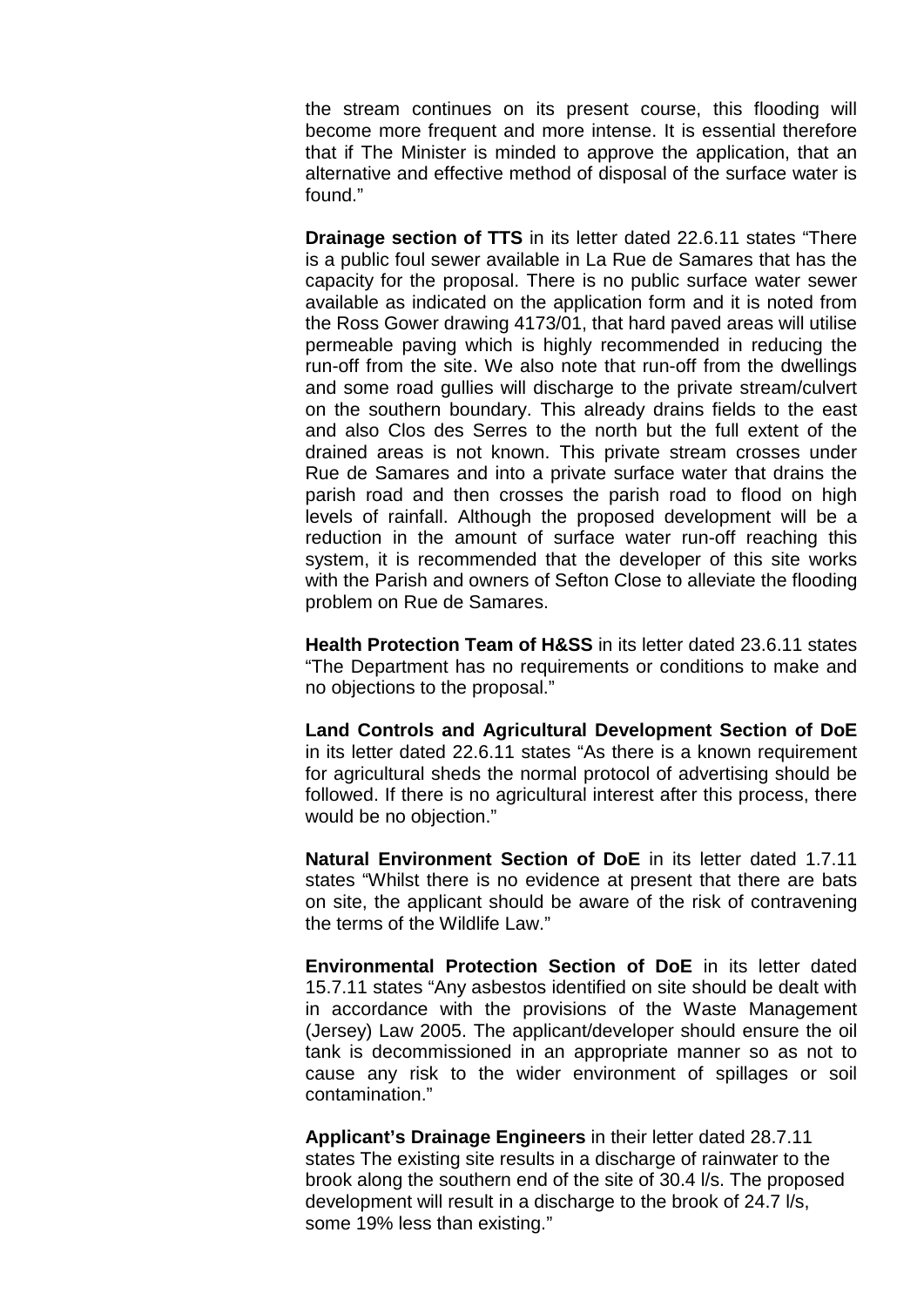### **All consultations are attached with the background papers**

- **12. Representations** The application was advertised on site and in the local newspaper. A total of eight letters of objection have been received. The grounds of objection are as follows:
	- Rue de Samares has a ongoing problem with surface water flooding in the area of the development when there is heavy rainfall;
	- Some traffic calming measures should be introduced to ensure the extra traffic does not lead to greater risk for road users and pedestrians;
	- No agreement in place with the developers to remove the existing southern boundary hedgerow and replace with a new wall;
	- The proposed granite boundary wall to the southern boundary would block an existing access;
	- Rue de Samares is overbuilt and doesn't have the infrastructure to support this level of development, and
	- Units 8 and 9 go beyond the 2011 Island Plan boundary into Green Zone land which if approved would set a precedent for future applications.

The Minister for Economic Development (Senator Alan McLean) has also written to the Applicant's Advocate by letter dated 1.2.12 to confirm that it would be difficult to be supportive generally in respect of the development proposals in that to lose this industrial space, or to seek to find alternative sites in the locality to develop alternative industrial units to replace L'Industrie could have negative future impact.

### **All letters of representation and responses are attached with the background papers**

#### **13. Planning Assessment**

| a) Overarching     | SP <sub>1</sub> | <b>Spatial Strategy</b>                      |
|--------------------|-----------------|----------------------------------------------|
| policy constraints | SP <sub>2</sub> | <b>Efficient Use of Resources</b>            |
|                    | SP <sub>6</sub> | Reducing Dependence on the Car               |
|                    | SP <sub>7</sub> | <b>Better by Design</b>                      |
|                    | GD <sub>1</sub> | <b>General Development Considerations</b>    |
|                    | GD <sub>3</sub> | Density of Development                       |
|                    | GD <sub>4</sub> | <b>Planning Obligations</b>                  |
|                    | GD <sub>7</sub> | <b>Design Quality</b>                        |
|                    | GD <sub>8</sub> | Percentage for Art                           |
|                    | E 1             | Protection of Employment Land                |
|                    | H <sub>4</sub>  | <b>Housing Mix</b>                           |
|                    | H <sub>6</sub>  | Housing Development within the Built-Up Area |
|                    | <b>NE7</b>      | Green Zone                                   |
|                    | TT 3            | <b>Cycle Routes</b>                          |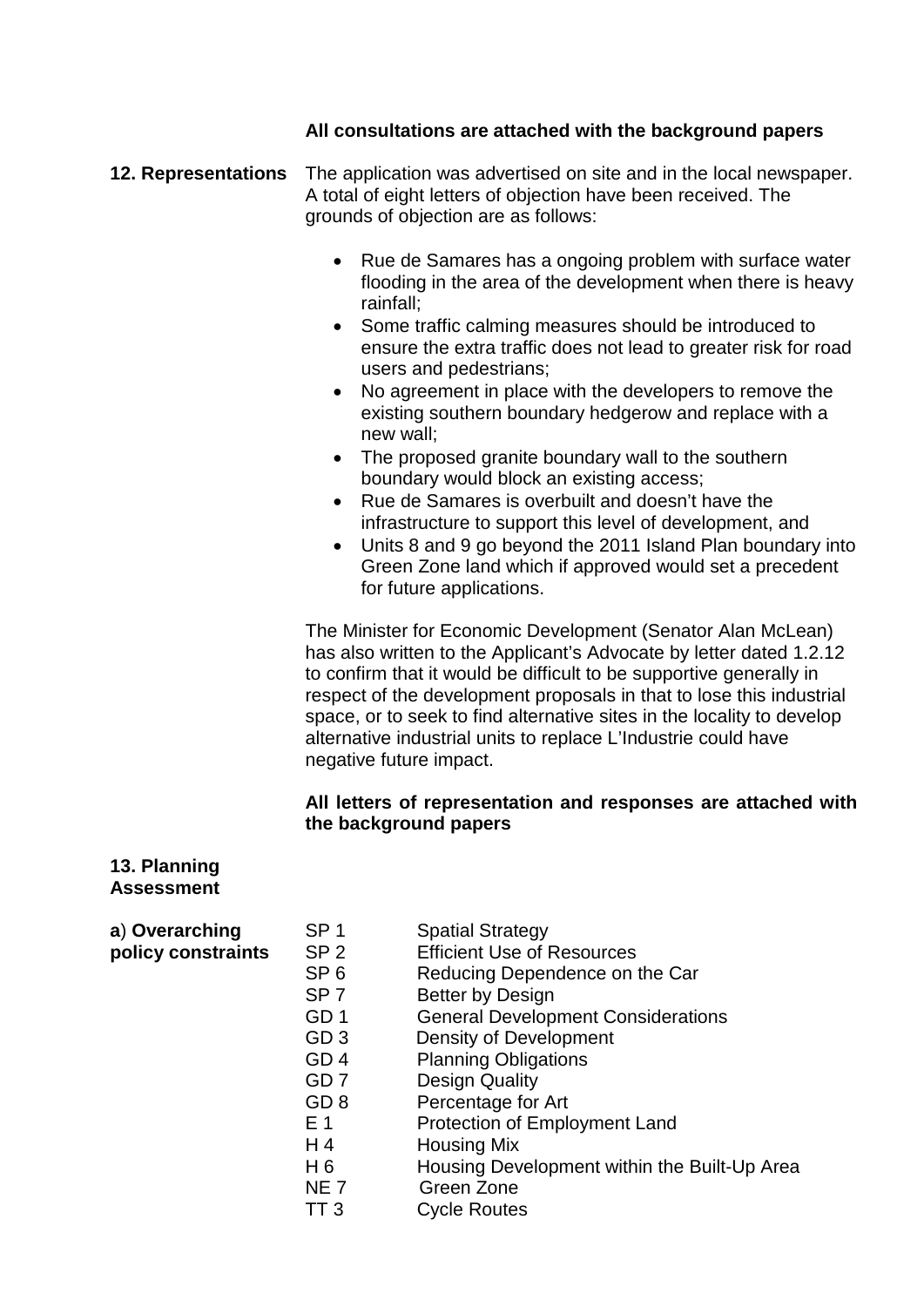| TT <sub>4</sub>  | <b>Cycle Parking</b>                          |
|------------------|-----------------------------------------------|
| TT <sub>8</sub>  | <b>Access to Public Transport</b>             |
| NR <sub>7</sub>  | Renewable Energy in New Developments          |
| <b>WM1</b>       | <b>Waste Minimisation and New Development</b> |
| LWM <sub>2</sub> | <b>Foul Sewerage Facilities</b>               |
| LWM <sub>3</sub> | Surface water drainage facilities             |

#### *SP 1 Spatial Strategy*

The policy sets out that development will be concentrated in the Island's Built-Up Area and, in particular, within the Town of St Helier.

This application is within the Built-Up Area.

#### *SP 2 Efficient Use of Resources*

The policy sets out that development should make the most efficient and effective use of land, energy, water resources and buildings to help deliver a more sustainable form and patters of sustainable development. In particular the proposed spatial distribution of new development should be designed to limit carbon emissions.

This location is considered to be appropriate for new residential development.

#### *SP 6 Reducing Dependence on the Car*

The policy requires applications to demonstrate that they will reduce dependence on the private car by providing for more environmentally friendly modes of transport.

The site provides parking in accordance with the Minister's parking standards. However, at the same time, it is located within 320 metres of one of the principal bus routes on the island (No. 1), with frequent buses to and from St. Helier.

#### *SP 7 Better by Design*

The policy confirms that all development must be of a high quality design that maintains and enhances the character and appearance of the area in which it is located.

Overall, this is considered to be a well-designed scheme which is mindful of its context. This issue is discussed in more detail in the later sections of this report.

#### *GD 1 General Development Considerations*

The policy states that development proposals will not be permitted unless the proposal contributes towards a more sustainable form and pattern of development, does not seriously harm the natural and historic environment, does not seriously harm the amenities of neighbouring uses, contributes or does not detract from the Island's economy, contributes to reducing the dependence on the car, and is of a high quality of design.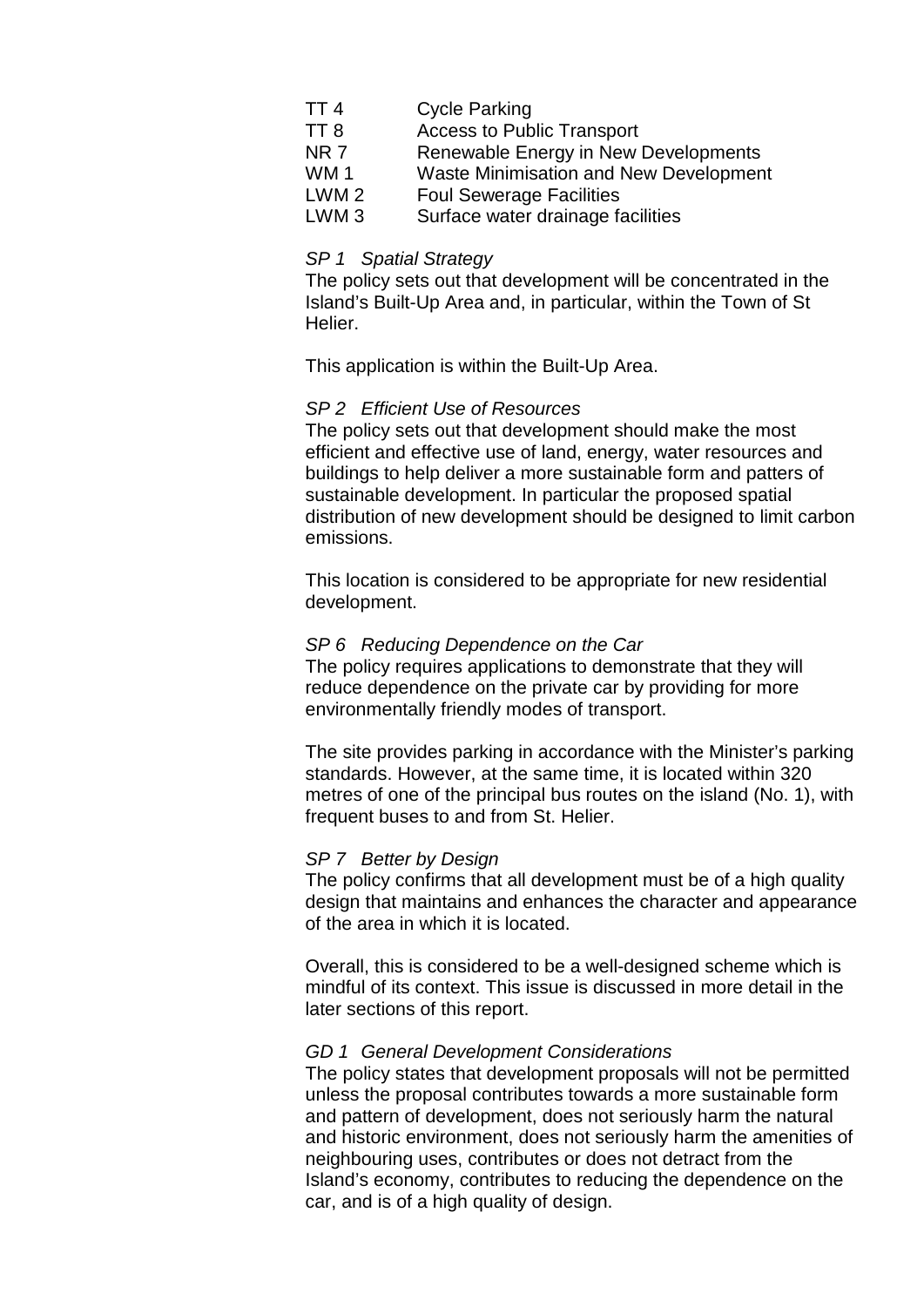The key considerations from this Policy will be reviewed in the later sections of this Report.

#### *GD 3 Density of Development*

In order to contribute towards a more sustainable approach to the development and redevelopment of land, the Minister will require that the *'highest reasonable density'* is achieved for all developments, commensurate with good design, adequate amenity space and parking (bearing in mind the potential for reducing the need for car ownership by the creation of car pooling schemes and other methods) and without unreasonable impact on adjoining properties.

The Department is satisfied with the quantum of development proposed given the site's location and context.

#### *GD 4 Planning Obligations*

Where, as a direct consequence of a proposed development, additional infrastructure or amenities are required, the Minister for Planning and Environment will negotiate the provision of appropriate facilities with the developer through the use of planning obligations, where it is necessary and appropriate to do so.

In this instance, an agreement will need to be put in place to secure a contribution of £1000 per dwelling towards the Eastern Cycle Route provision and to ensure the 'swap back' of land involving the Green Zone/Built-up Area zonings in this location.

#### *GD 7 Design Quality*

The policy requires that a high quality of design that respects, conserves and contributes positively to the diversity and distinctiveness of the landscape and built context will be sought in all developments.

The issues relevant to this assessment are considered in the later sections of this report.

#### *GD 8 Percentage for Art*

For residential schemes above a certain threshold, the policy states that the Minister will encourage the contribution of a percentage of design and development costs to the provision of public art. The proposed development meets that threshold.

A Public Art statement has been submitted together with a description of the work.

#### *E 1 Protection of Employment Land*

The policy states that there is a presumption against the loss of land currently in employment use as supported by Strategic Policy SP 5 (Economic growth and diversification).

Since September 2013, the site has been actively marketed in line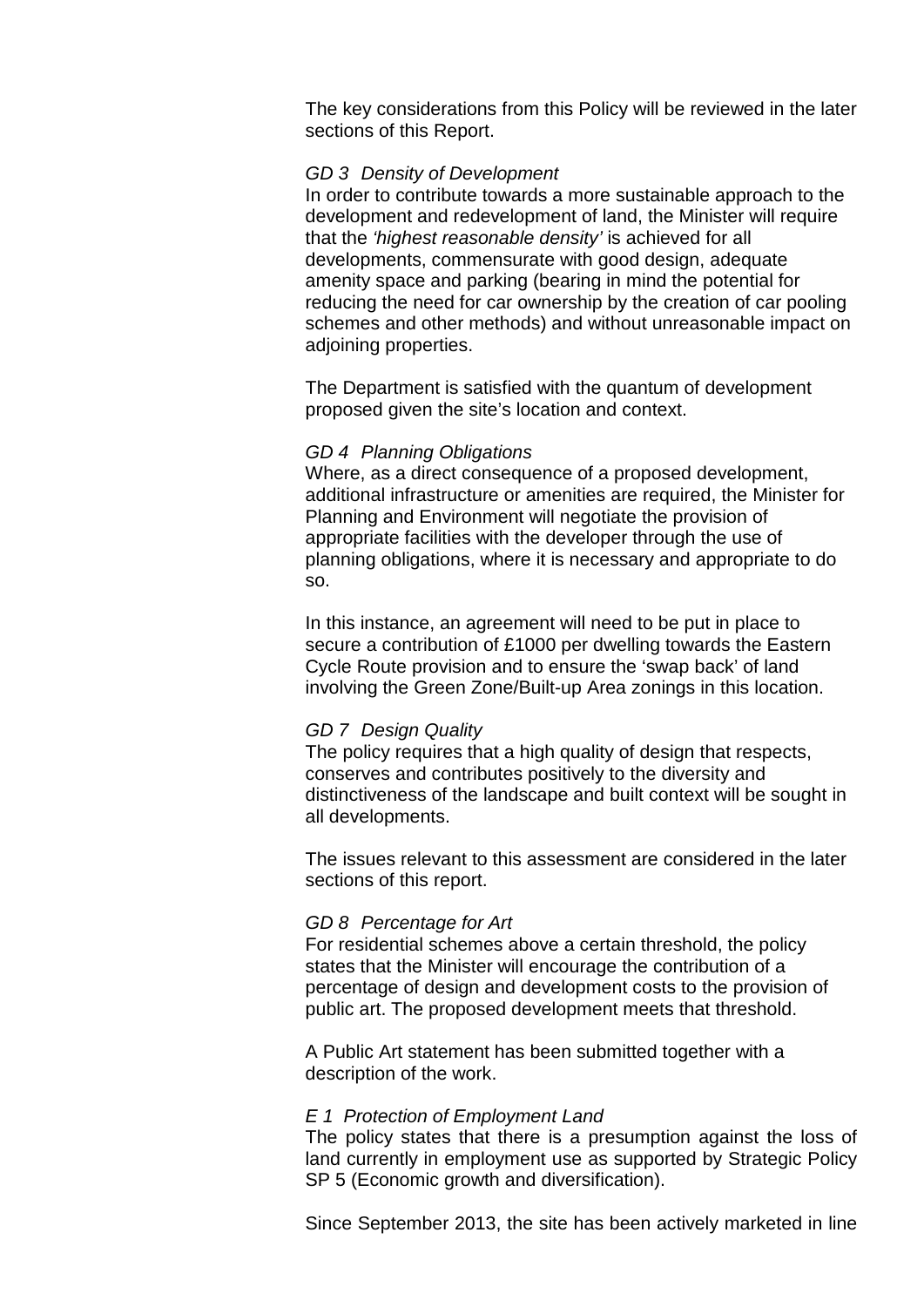with the requirements of the SPG to assess the potential availability of the units and the site as a whole for employment purposes.

#### *H 4 Housing Mix*

The applicants have undertaken an extensive marketing regime in accordance with the requirements of the Adopted SPG and have satisfactorily demonstrated that the site is not suitable for a similar storage use or any other employment related use.

Developments are expected to contribute a variety of types and sizes of homes, relative to the latest published evidence of need.

The most recent data on the island's housing needs is 'Jersey's Housing Assessment 2013 to 2015', which was published by the SoJ Statistics Unit in November 2012.

This housing needs survey provides a detailed picture of supply and demand within the island arising from the stated intentions of Jersey households in mid-2012.

Amongst its key findings, the report highlights that, there is a potential shortfall of more than 1,000 units in the owner-occupier sector; there are large potential shortfalls of 2- and 3-bedroom properties in this sector, and a potential surplus of larger sized properties.

The proposed development would provide housing in line with this requirement.

*H 6 Housing Development within the Built-Up Area* The policy states that proposals for new dwellings will be permitted, provided developments accord with the Standards for housing as set out in Supplementary Planning Guidance.

The development is in the Built-Up Area, and the unit sizes are generally in accordance with the required standards.

The Standards in relation to car parking and amenity space are considered later in this Report.

#### *NE 7 Green Zone*

The area will be given a high level of protection and there will be a general presumption against all forms of new development or whatever purpose. It is recognised however that within this zone there are many buildings and established uses and that to preclude all forms of development would be unreasonable. Some forms of development are exempted from this provided that a proposal would not detract from, or unreasonably harm the character of the area and the distinctiveness of the landscape character of this zone.

The boundary of the Built-Up area and the Green Zone (formerly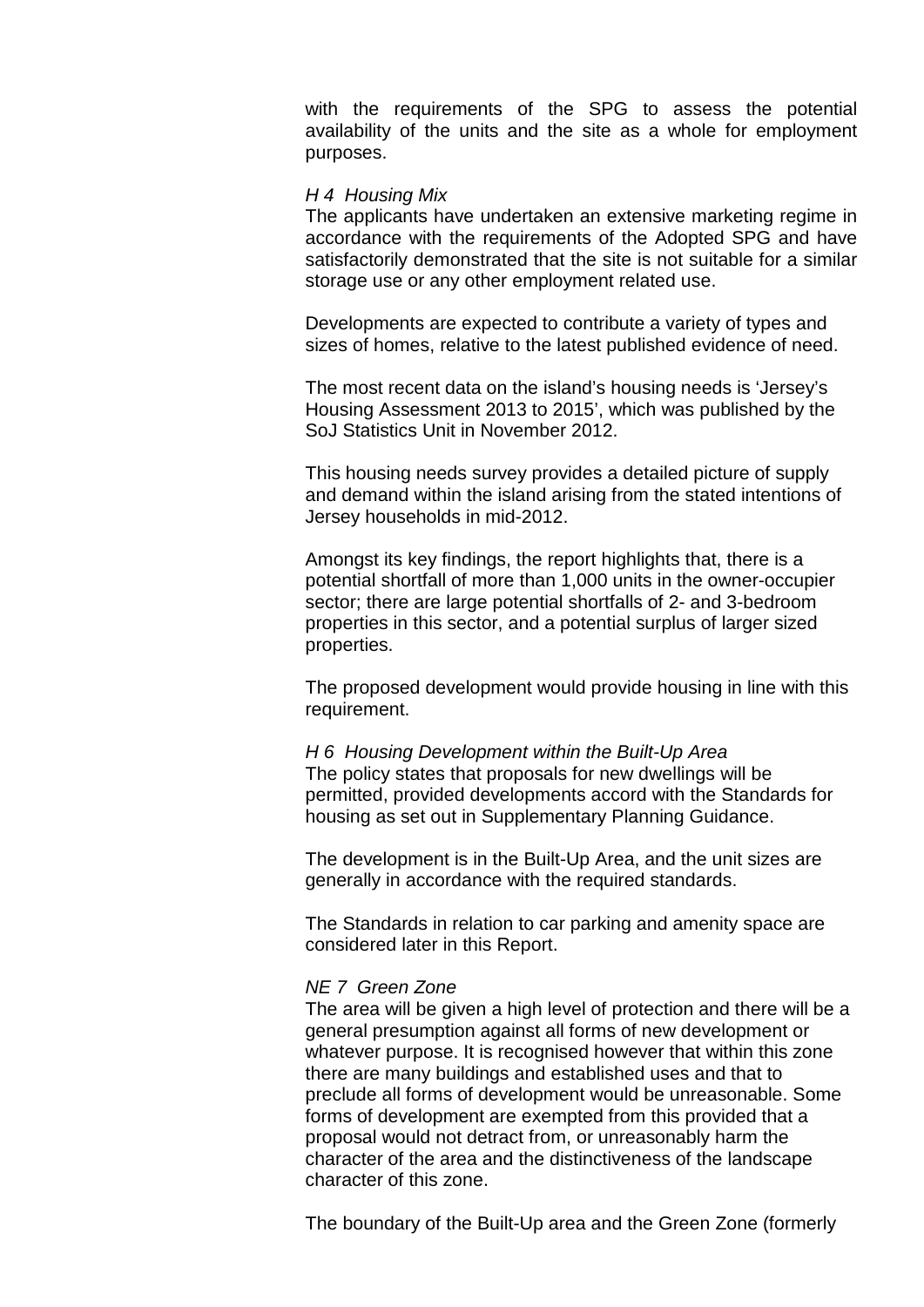Countryside Zone) was amended from the location shown on the 2002 Island Plan Proposals Map to a new position tighter to the Built-Up Area as now indicated on the Proposals Map of the 2011 Island Plan.

As a consequence of this, the residential development proposal does not fall wholly within the Built-Up area boundary, with part of Plot 8; virtually all of Plot 9; part of the new site access to the adjoining agricultural field and the vast majority of the proposed electricity sub-station being located within the Green Zone where there is a general presumption against all forms of development for whatever purpose.

However, a number of discussions have been had with the applicant's agents in respect of the 'swap back' of Green Zone/Built-up Area land in this location in order to provide a more uniform arrangement making best use of the location of buildings/hardstanding areas on the ground etc. Whilst this was always an area of concern previously, now that the outstanding policy issue of employment land has been addressed, this can be actively pursued by way of a Planning Obligation Agreement.

#### *TT 3 Cycle Routes*

Applications for large new developments (including residential) in the Eastern Cycle Route network area, will be assessed to determine their potential to contribute towards the further development of the Eastern Cycle Route network and may be required to contribute directly through the provision of a section of cycle path, or to enter into an agreement to make an appropriate financial contribution to the development or enhancement of the network.

In previous similar residential schemes in this zone (such as the redevelopment of the Potteries site in Gorey Village), developers have contributed at a rate of £1000 per unit.

#### *TT 4 Cycle Parking*

The policy requires cycle parking provision in all new residential developments.

The proposed garages are large enough to accommodate bicycles.

#### *TT 8 Access to Public Transport*

The policy seeks to ensure that where bus services are low or infrequent in relation to the scale or nature of development proposals, that the developer will be expected to support the provision of an appropriate service.

In this instance, the site is located within 320 metres of one of the island's primary route networks with good access to a frequent bus service.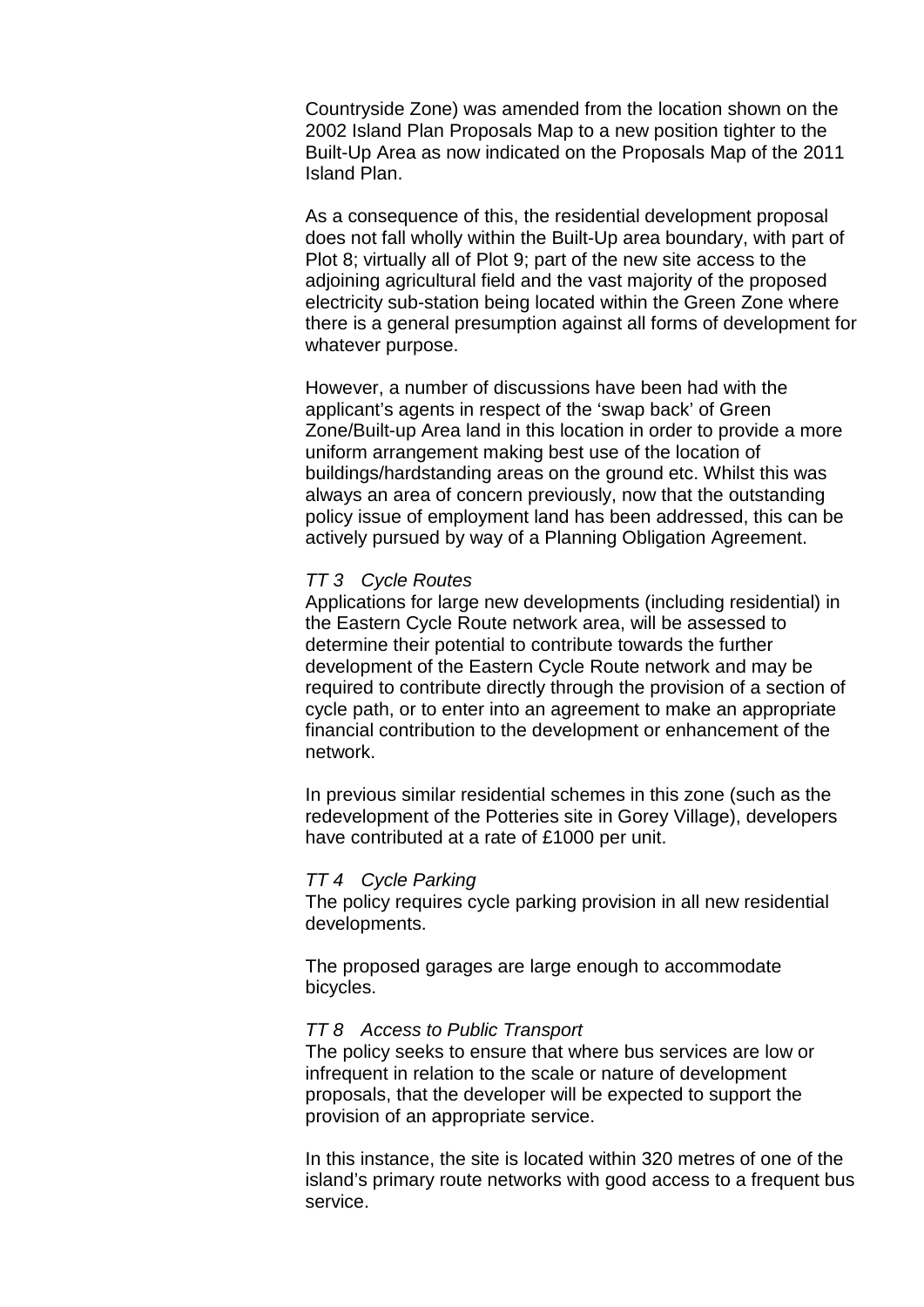| <b>WM 1 Waste Minimisation and New Development</b> |
|----------------------------------------------------|
|                                                    |

The Minister will encourage the minimisation of waste generated as part of construction activity and an increase in recycling, re-use and recovery of resources. Major developments will only be permitted where measures are taken to minimise the waste arising and to recycle, re-use and recover as much as possible of generated waste materials, and opportunities are taken to maximise on-site management of waste. Where inert waste generated cannot be re-used on site, it should be diverted for recycling with a licensed contractor.

A Waste Management Plan has been included with the application which identifies the potential for most of the demolition waste to be recycled and re-used.

#### *LWM 2 Foul Sewerage Facilities*

The policy provides that development which results in the discharge of sewerage effluent will not be permitted unless it provides a system of foul drainage that connects to the mains foul sewer.

The development will connect to the mains foul sewer network.

#### *LWM 3 Surface water drainage facilities*

The policy states that the Minister will expect proposals for new development and redevelopment to incorporate Sustainable Drainage Systems (SuDs) into the overall design wherever practicable. Applicants will be required to ensure that surface water run-off is managed as close to its source as possible.

It is anticipated that surface water will be drained on site. Further information on this will be sought by way of condition.

**b) Scale Form, Siting & Design** Two storey semi-detached and detached dwellings with attached garages. 5no. units will front Rue de Samares, with garden and parking to the rear courtyard. The remaining dwellings will front onto the courtyard in a separate row behind the road frontage properties.

> The development will comprise two storey pitched roof coloured painted render; granite faced and tiled dwellings with attached pitched roof garages. Details include Jersey verges, lead finish curved dormer windows, rendered quoins, slate roof porches, chimneys, Upvc gutters and rainwater pipes. One metre high brick capped granite faced road side walling with granite pillars and timber entrance gates.

The proposed sub-station building will be a pale green coloured kiosk type cabinet on a concrete base, surrounded by an acoustic timber fence barrier with gates.

**c) Impact on the** The proposed development seeks to remove some existing sheds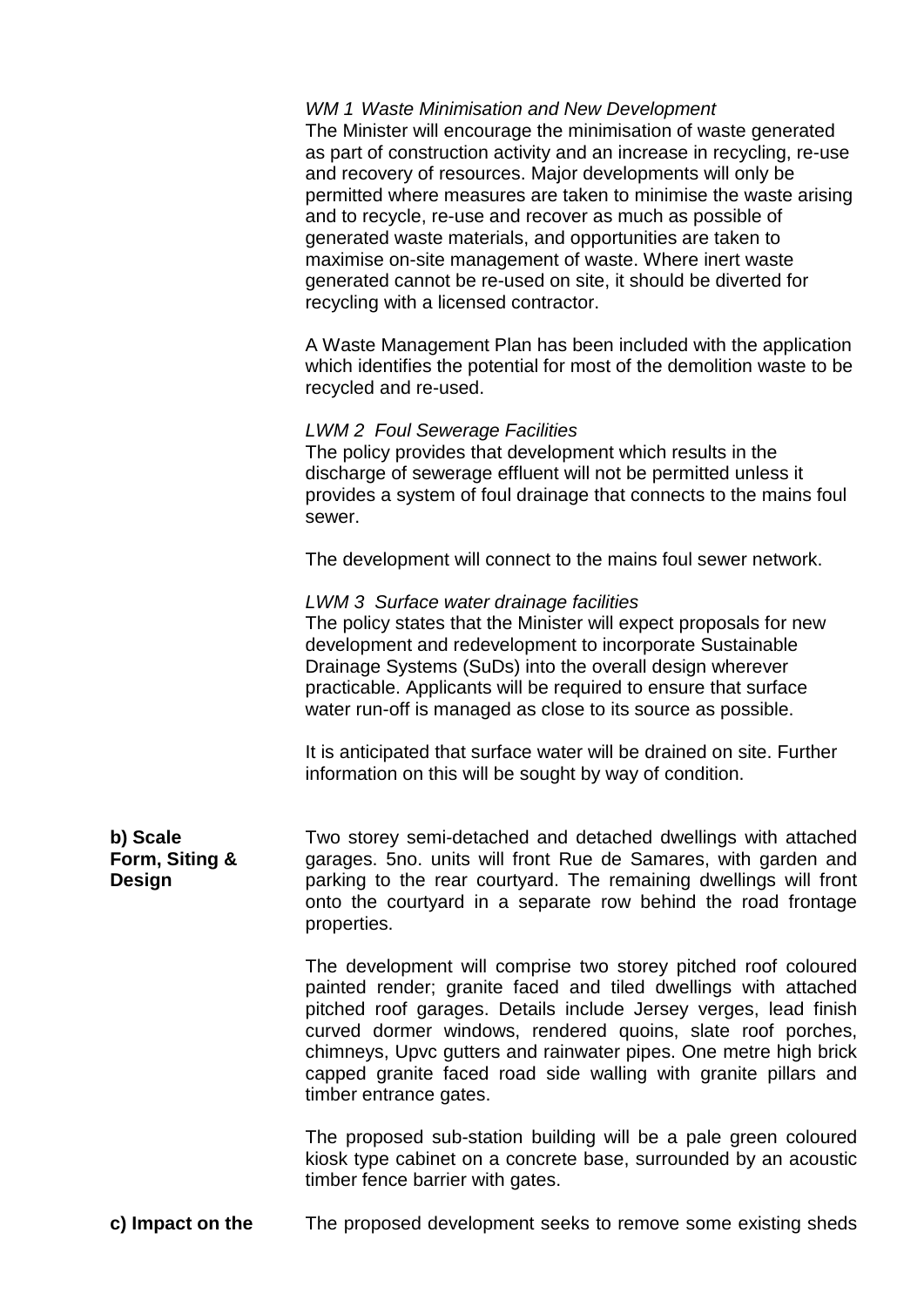- **Landscape/Street** and replace with two storey pitched roof dwellings. It is considered that the nature of this development will not have an adverse impact on the street scene.
- **d) Impact on Neighbours** Whilst a number of neighbours have raised technical and boundary issues, the proposed development will not result in any amenity or privacy issues.

**e) Access, Car Parking & Highways Considerations** Access to be off Rue de Samares. Each dwelling will have a minimum of 2no. car parking spaces. The site will have 4no. visitor spaces. A turning area will be provided within the site courtyard.

The parking, access and turning arrangements are considered to be acceptable.

- **f) Foul Sewage & Surface Water Disposal** The site is connected to mains foul drainage. Drainage calculations have been produced to demonstrate that the surface water will drain to the existing brook at a rate of 19% less than currently exists with the industrial sheds/hard standing on site. Precise details of the proposed drainage arrangements can be controlled by condition.
- **g) Landscaping** A landscaping scheme has been submitted as part of the submission. In principle, the details are acceptable although further planting would be required to strengthen the scheme for the benefit of the site.
- **h) Planning Obligations** In this instance, an agreement will need to be put in place to secure a contribution of £1000 per dwelling towards the Eastern Cycle Route provision and to ensure the 'swap back' of land involving the Green Zone/Built-up Area zonings in this location.
- **i) Other Matters** No archaeological issues have been identified.

A Waste Management Plan has been submitted indicating that the vast majority of materials from the demolished buildings will either be re-used on site or recycled as aggregates, with the remainder sold; incinerated or sent to landfill.

There are no site contamination issues.

The homes will be built to 'Lifetime Home' standards. The homes will be designed to achieve the minimum 'very good' BREEAM-ECOHOME rating to minimise CO2 emissions.

A Public Art statement has been submitted together with a description of the work.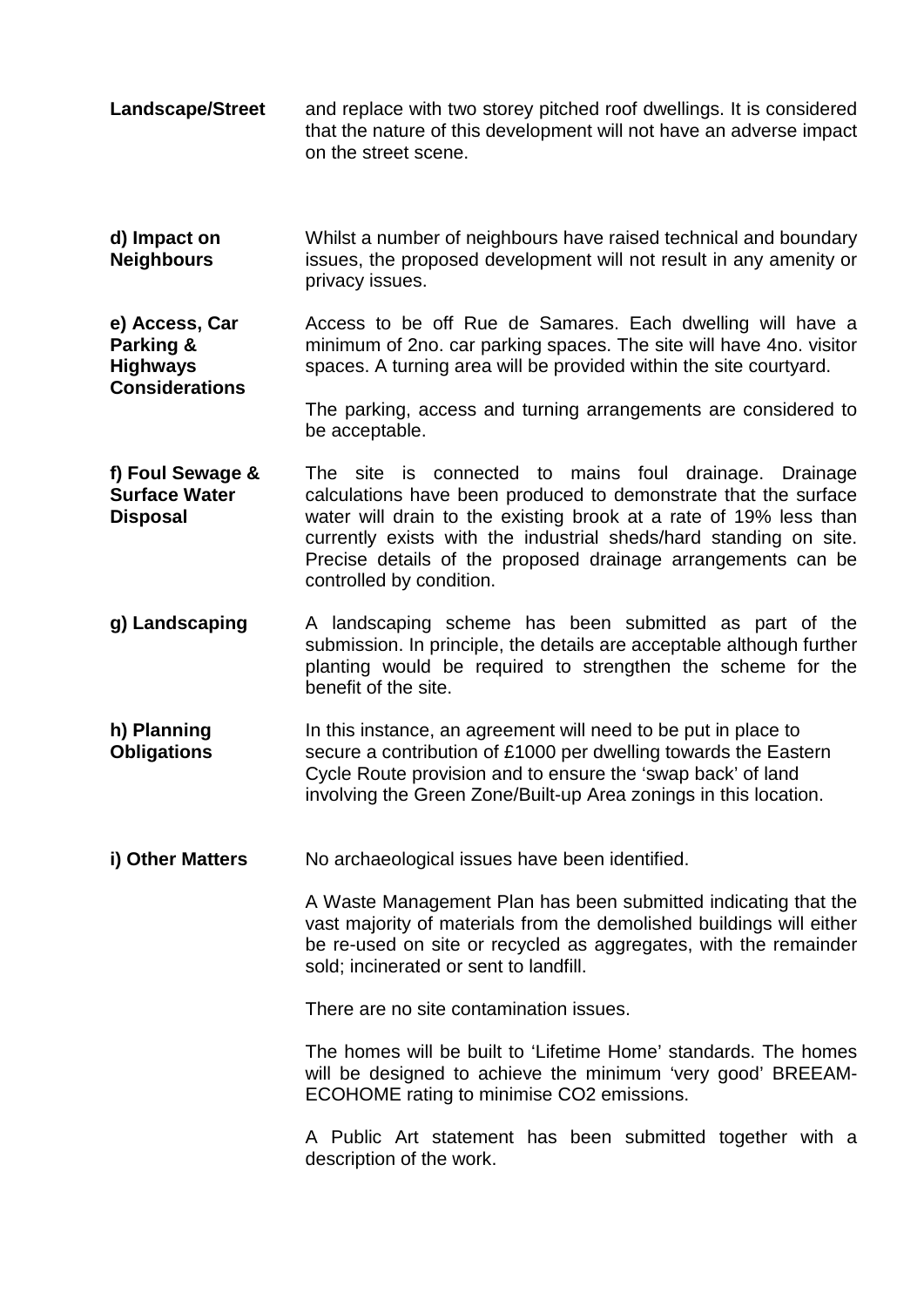| <b>14. Conclusion</b>                   | The extensive marketing exercise has confirmed that the sheds on<br>site are no longer viable for any employment uses. Accordingly,<br>when judged on its own particular merits, the erection of 9no.<br>dwellings within this location is considered to be acceptable.<br>The eastern site boundary will need to be formalised by way of a<br>Planning Obligation Agreement given that there are some<br>discrepancies on the ground between the original 2002 Island Plan<br>boundary, the 2011 Island Plan boundary and what currently<br>demarks the site on the ground from the adjoining agricultural field.<br>The site boundaries will be formalised and the adjoining field will<br>benefit with the further return of a parcel of the existing site back to<br>agricultural land. |
|-----------------------------------------|---------------------------------------------------------------------------------------------------------------------------------------------------------------------------------------------------------------------------------------------------------------------------------------------------------------------------------------------------------------------------------------------------------------------------------------------------------------------------------------------------------------------------------------------------------------------------------------------------------------------------------------------------------------------------------------------------------------------------------------------------------------------------------------------|
| 15. Department<br><b>Recommendation</b> | It is recommended that the Minister for Planning and Environment<br>endorse the APPROVAL of the application, subject to the<br>applicant's entering into a suitable planning obligation agreement,<br>pursuant to Article 25 of the Planning and Building (Jersey) Law,<br>2002 (as amended), in order to guarantee the provision of the<br>following;                                                                                                                                                                                                                                                                                                                                                                                                                                      |
|                                         | 1. A financial contribution of £9,000 towards the development /<br>enhancement of the Eastern Cycle Route;<br>2. The 'swap back' of land between the current 2011 Island<br>Plan boundary, the 2002 Island Plan boundary and the<br>Green Zone.                                                                                                                                                                                                                                                                                                                                                                                                                                                                                                                                             |
|                                         | It is recommended that the Director (Development Control) be<br>authorised to GRANT planning permission under powers<br>delegated to him subject to conditions and reasons set out below<br>and also subject to the completion of the planning obligation<br>agreement referred to above.                                                                                                                                                                                                                                                                                                                                                                                                                                                                                                   |
|                                         | Alternatively, in the event that a suitable planning obligation is not<br>agreed within six months of his being authorised in accordance<br>with this recommendation, the Director (Development Control) be<br>authorised to REFUSE the grant of planning permission.                                                                                                                                                                                                                                                                                                                                                                                                                                                                                                                       |
| <b>16. Conditions</b>                   | 1. Prior to the commencement of any development on site, a<br>Demolition / Construction Environmental Management Plan<br>(D/CEMP) shall be submitted to, and agreed in writing by, the<br>Minister for Planning and Environment. The CEMP shall thereafter<br>be implemented in full until the completion of the development and<br>any variations agreed in writing by the Minister prior to such work<br>commencing. The Plan shall include an implementation<br>programme of mitigation measures to minimise any adverse<br>effects of the proposal, and shall include, but is not limited to;                                                                                                                                                                                           |
|                                         | a) a demonstration of best practice in relation to noise                                                                                                                                                                                                                                                                                                                                                                                                                                                                                                                                                                                                                                                                                                                                    |

a) a demonstration of best practice in relation to noise and vibration control; and control of dust and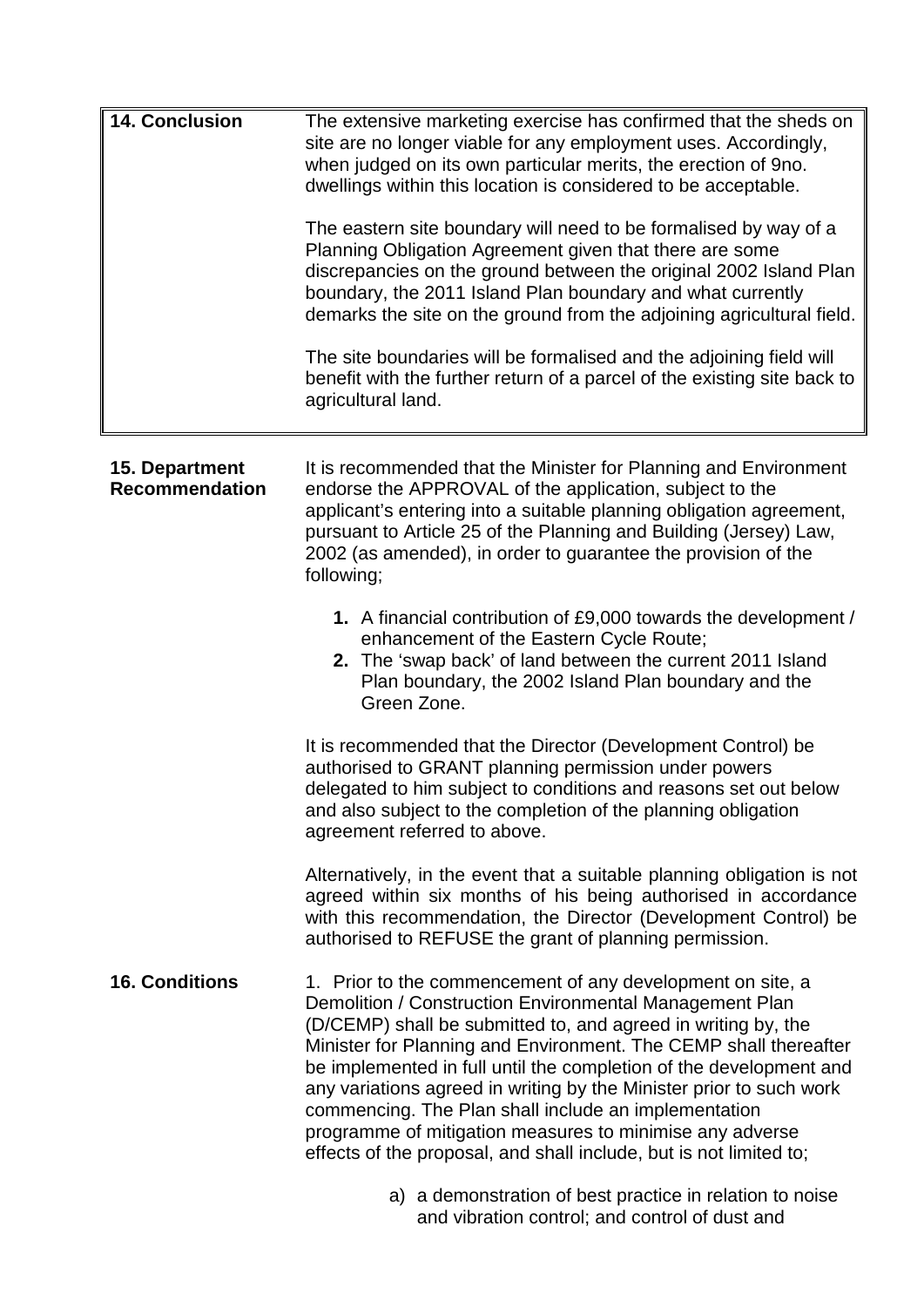emissions (such as noise and vibration, air, land and water pollution);

- b) details of a publicised complaints procedure, including office hours and out-of-hours contact numbers;
- c) specified hours of working (to include that work which would result in noise being heard outside the application boundary occurs only between 8am and 6pm Monday to Friday, and 8am to 1pm on Saturdays, with no noisy working outside these times, and no noisy work on Bank or Public Holidays);
- d) details of any proposed crushing / sorting of waste material on site; and
- e) details of the proposed management of traffic and pedestrians (to include for vehicle wheel washing).

*REASON: In the interests of protecting the amenities of the area generally and to accord with Policy GD 1 of the Jersey Island Plan 2011.*

2. Notwithstanding the indications on the approved plans, prior to the commencement of any development on site, full details (including samples) of all external materials to be used to construct the development shall be submitted to and approved in writing by the Minister for Planning and Environment to be thereafter implemented prior to first occupation and maintained in perpetuity.

*REASON: To ensure a high quality of design and in accordance with Policies SP 7 and GD 7 of the Jersey Island Plan 2011.*

3. Notwithstanding the details indicated within the approved plans, the development hereby permitted shall not be commenced until there has been submitted to, and approved in writing by, the Minister for Planning and Environment, a landscaping scheme which shall provide details of the following;

- a) all existing trees, hedgerows and other plants, walls, fences and other features which it is proposed to retain on the site and on adjoining land within the same ownership;
- b) the position of all new trees and/or shrubs, this must include the species of plant(s)/tree(s) to be planted, their size, number and spacing and the means to be used to support and protect them;
- c) other landscape treatments to be carried out or features to be created, for example, any excavation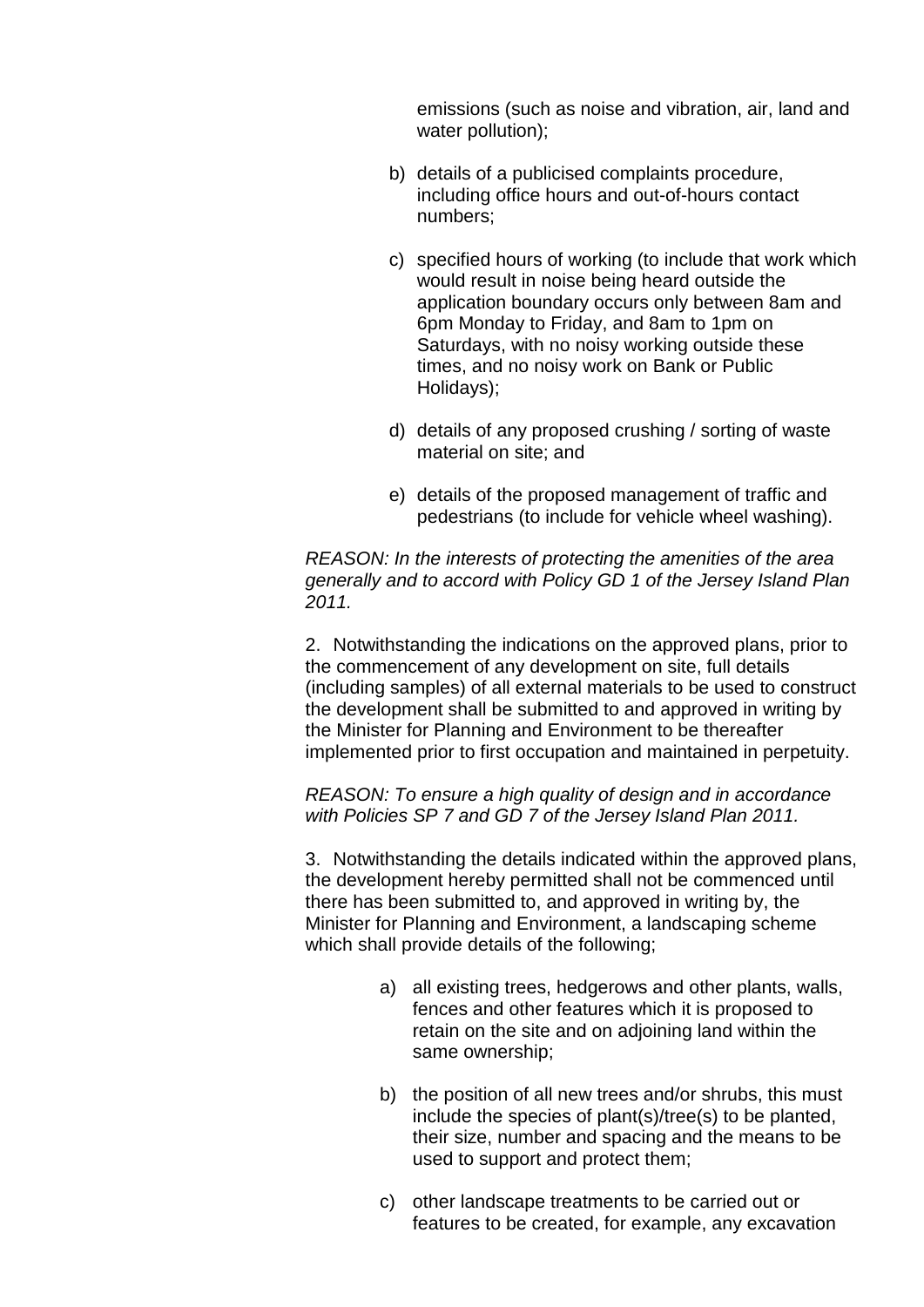works, surfacing treatments, or means of enclosure;

- d) the measures to be taken to protect existing trees and shrubs; and,
- e) the arrangements to be made for the maintenance of the landscaped areas.

As part of this landscaping scheme, it is expected that particular attention shall be paid to the eastern boundary between the application site and the adjoining field. In this area, the planting must ensure that a high level of amenity is achieved.

*REASON: To ensure that before development proceeds provision is made for a landscaping regime that will enhance the appearance of the development and help to assimilate it into the landscape, in accordance with Policies GD 1 and NE 4 of the Jersey Island Plan 2011.*

4. All planting and other operations comprised in the landscaping scheme hereby approved shall be completed within the first available planting season following approval.

*REASON: To ensure the benefits of the landscape scheme are not delayed, in the interests of the amenities of the area and to ensure a high quality of design in accordance with Policies SP 7 and GD 7 of the Jersey Island Plan 2011.*

5. Any trees or plants planted in accordance with the approved landscaping scheme, which within a period of five years from the planting taking place; die, are removed or become seriously damaged or diseased, shall be replaced in the next planting season with others of similar size and species, unless the Minister for Planning and Environment gives written consent to a variation of the scheme.

*REASON: To mitigate against the potential failure of trees and plants, and the extent to which that failure might threaten the success of the landscaping scheme, in accordance with Policies GD 1 & NE 4 of the Jersey Island Plan 2011.*

6. A Percentage for Art contribution shall be delivered on site as part of the development to the value of 0.75% of the costs of construction. Precise details relating to the exact form which the contribution will take, must be submitted to, and approved in writing by, the Minister for Planning and Environment, prior to the commencement of the development hereby approved. Thereafter, the approved work of art must be installed prior to the first use /occupation of any part of the development hereby approved.

*REASON: In accordance with the provisions of Policy GD 8 of the Jersey Island Plan 2011.*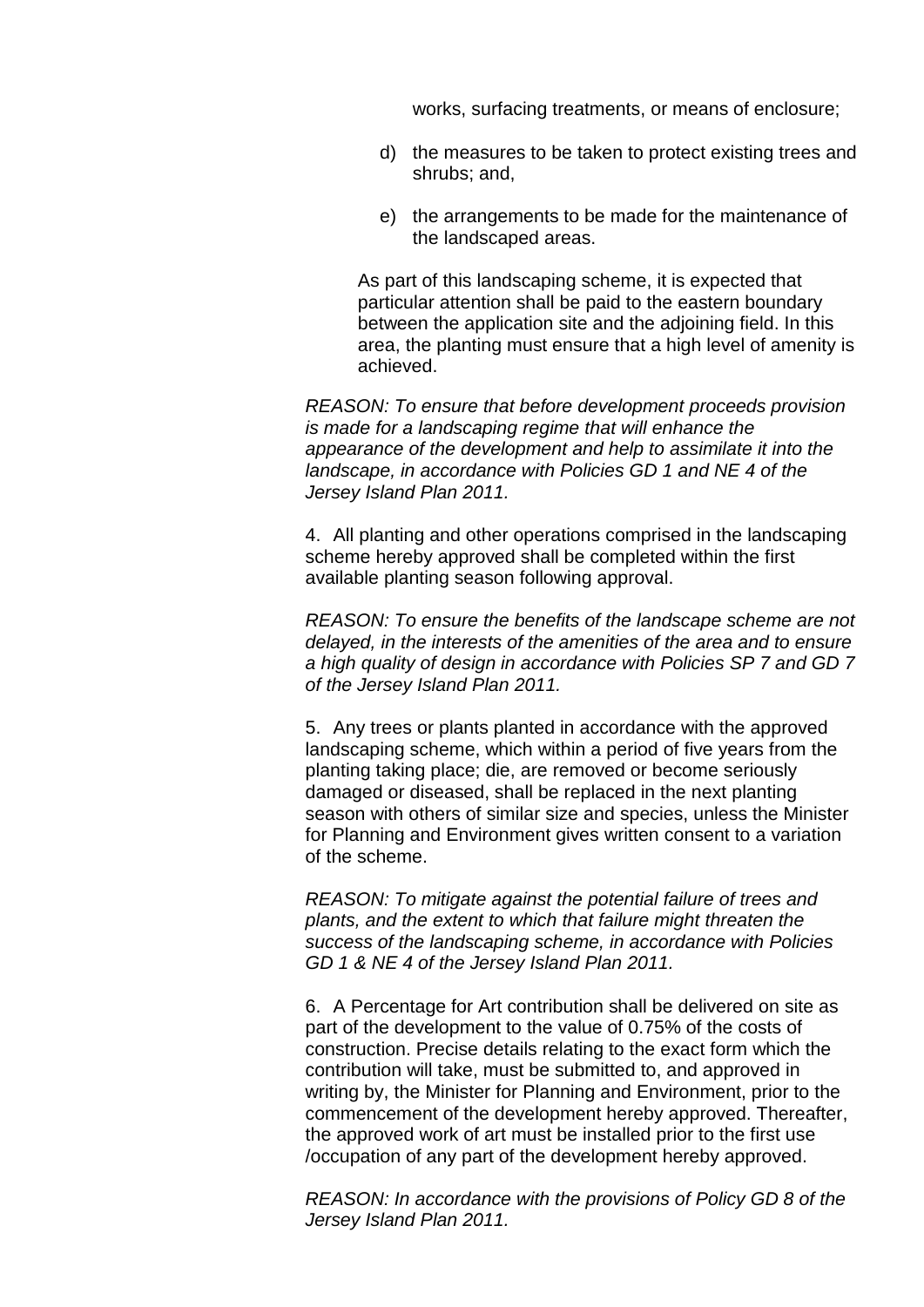7. No development shall take place until a scheme of foul drainage and surface water drainage has been submitted to and approved in writing by the Minister for Planning and Environment. The approved scheme shall be implemented in full before the development is first brought into use and shall be retained and maintained as such.

*REASON: To ensure satisfactory drainage arrangements and to avoid flooding in accordance with the requirements of Policies GD 1, LWM 2 and LWM 3 of the Adopted Island Plan 2011.*

8. Notwithstanding the provisions of the Planning and Building (General Development) (Jersey) Order 2011 (or any order revoking and re-enacting that order with or without modification), the following development shall not be undertaken without express planning permission first being obtained from the Minister for Planning and Environment.

- Extension to the dwelling (to include a conservatory);
- Free standing buildings within the curtilages of the dwelling;
- Addition or alteration to the roof;
- Erection of a porch, and
- Any windows or dormer windows.

*REASON: To enable the Minister for Planning and Environment to control the development and so safeguard the character and visual amenities of the area and to ensure that adequate private amenity space is retained within the curtilage of the dwelling in compliance with the requirements of Policy GD 1 of the Adopted Island Plan 2011.* 

9. The garages to all the dwellings shall not be used for any purpose other than those incidental to the enjoyment of a dwelling house but not including use as living accommodation.

*REASON: To safeguard the residential character of the neighbourhood and to ensure the provision of adequate off-street parking accommodation to avoid congestion of adjoining streets by parked vehicles in accordance with the requirements of Policy GD 1 of the Adopted Island Plan 2011.*

**17. Reason for Approval** The proposed development is considered to be acceptable having considered all of the material considerations raised. In particular, the development has been assessed against Policies GD , GD 7, BE 6 and H 6 of the 2011 Island Plan in which the principles of residential development are acceptable in the Built-Up Area subject to criteria such as the suitability of the site to accommodate development without adversely impacting on amenities of both local residents and the area in general and with suitable access, parking and drainage arrangements available. In this case, the erection of residential development is regarded as aceptable